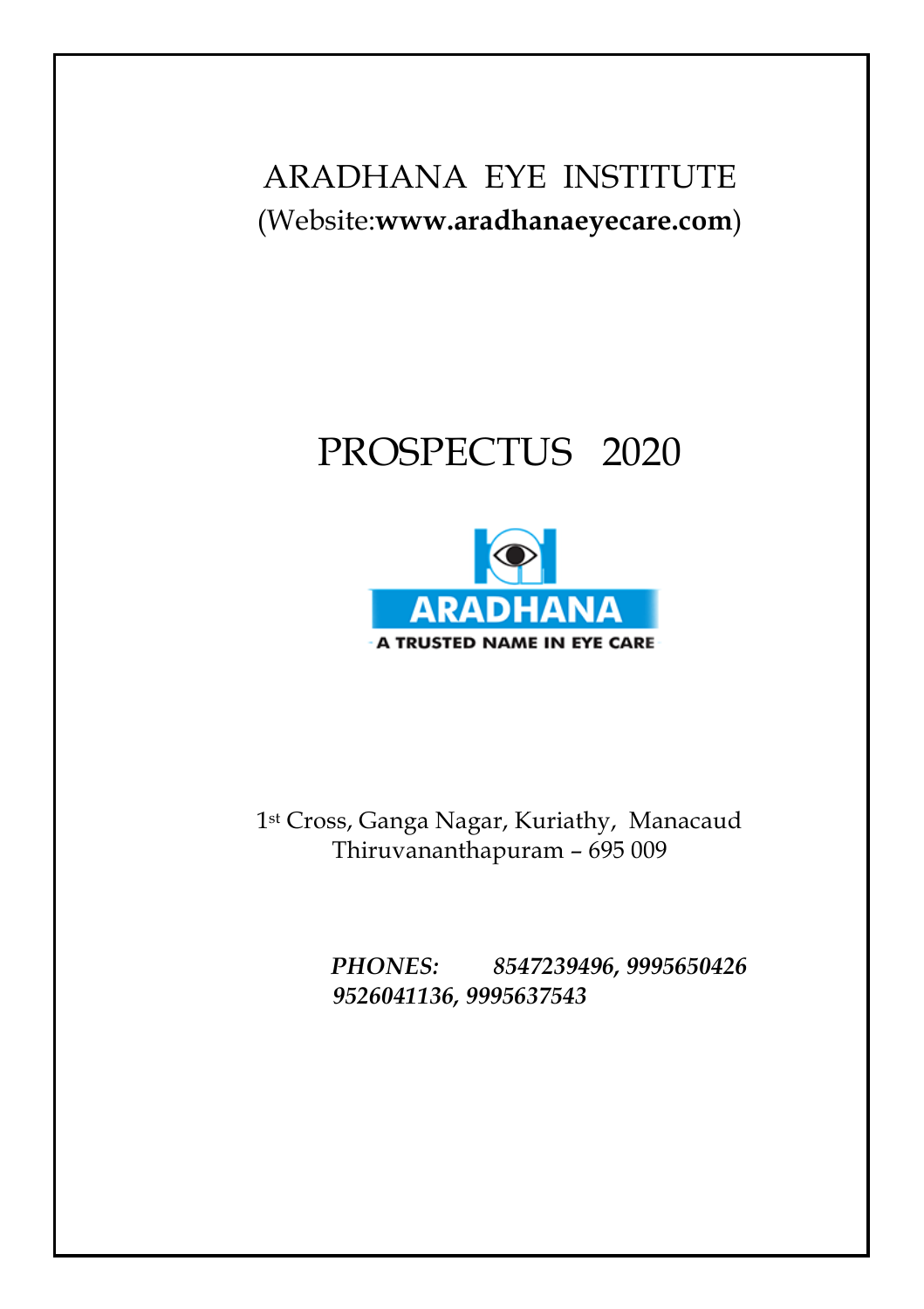# **PROSPECTUS - 2020**

# DIPLOMA COURSE IN OPHTHALMIC ASSISTANCE (DOA)

#### APPROVED BY GOVT. OF KERALA

(vide G.O. M.S. No. 282/2012/H & FWD dated 25..08..2012)

AND

# DIPLOMA COURSE IN OPTOMETRY (D.Opt.) APPROVED BY: BHARATH SEVAK SAMAJ PROMOTED BY GOVERNMENT OF INDIA

### **THE TRUST**

Aradhana Trust is a charitable Trust, founded by Drs. Philip and Sara Kuruvilla, registered with the Government. The chief aim is to give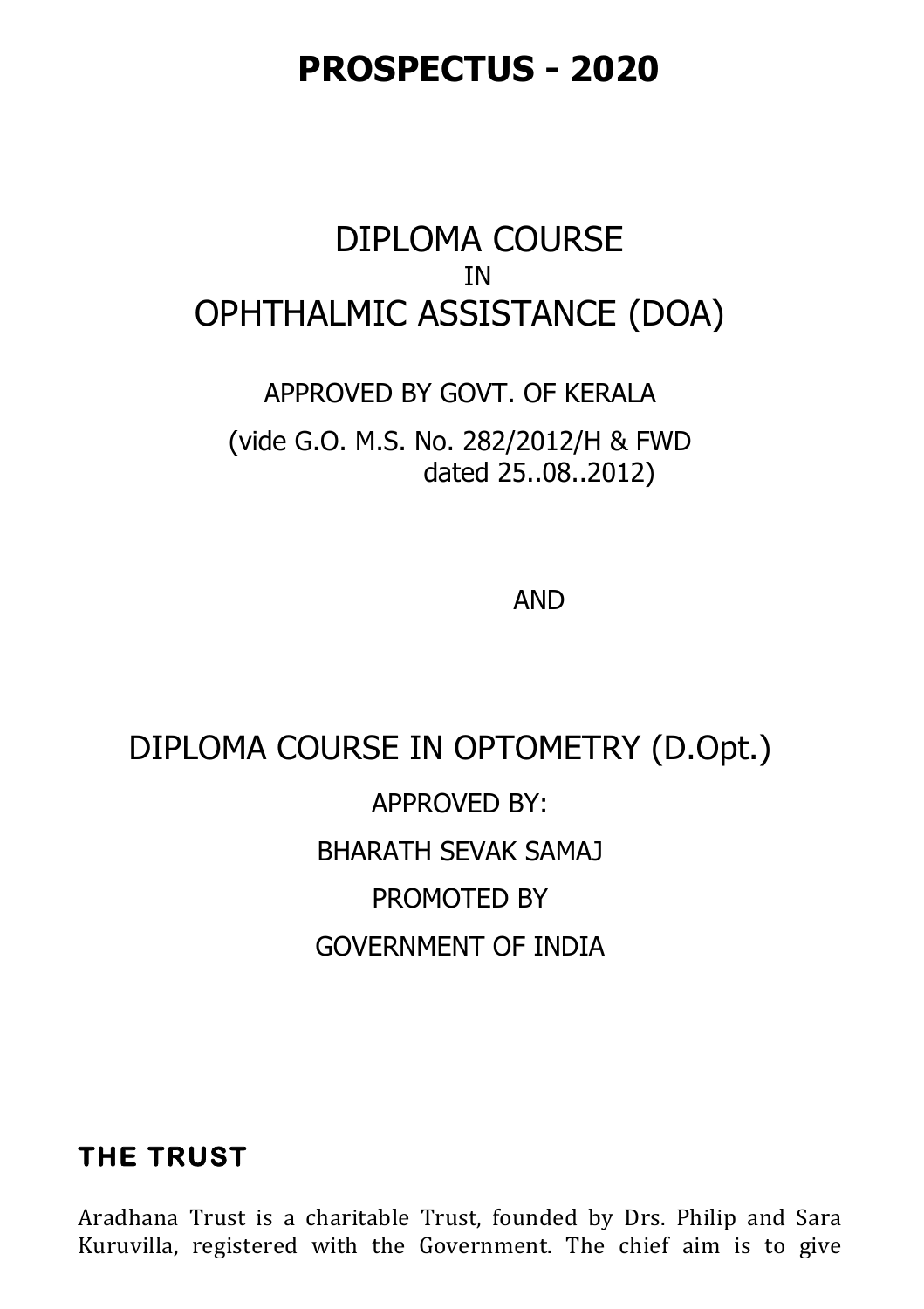preventive and curative eye care to the people in and around Trivandrum. The main Centres of activity are Aradhana Eye Institute, Manacaud, Trivandrum, Aradhana Eye Hospital at Padmavilasom Road, Fort, Trivandrum and Aradhana Eye Clinic at Vattappara. The Trust is also committed to train personnel for ophthalmic care.

All leading Eye care centers in India and abroad require trained personnel for doing routine eye tests, operating sophisticated investigational and therapeutic gadgets, operation theatre assistance, supporting nursing services etc. The courses are designed to bridge the gap between the demand and availability of skilled human resource in this vital area. Naturally it follows that more career opportunities will be created.

# **THE COURSES**

(1) DIPLOMA COURSE IN OPHTHALMIC ASSISTANCE RECOGNIZED BY THE GOVT. OF KERALA for students of Indian Citizens of Kerala origin who have passed Higher Secondary, VHSE, +2 or equivalent examination with Physics, Chemistry and Biology as elective with a minimum of 40% marks put together. This is a 2 year course. After the course one year internship is strongly recommended, but optional.

There are 10 seats for this course. Allocation of five seats is by the management (Management Quota) and the rest of the five will be by the Kerala Government according to rank obtained by the candidate.

(2) DIPLOMA COURSE IN OPTOMETRYRECOGNIZED BY THE BHARATH SEVAK SAMAJ WHICH IS PROMOTED BY THE GOVT **OF INDIA** for students of any origin who have completed  $+2$  or equivalent examination. This is a 2 year course. After the course one year internship is strongly recommended, but optional.

For this course, all candidates are selected by the Management.

### There is no guarantee for admission for internship in Aradhana Institutions for either of the courses.

### OTHER ELIGIBILTY CRITERIA for the course:

1. Seats are available only for ladies.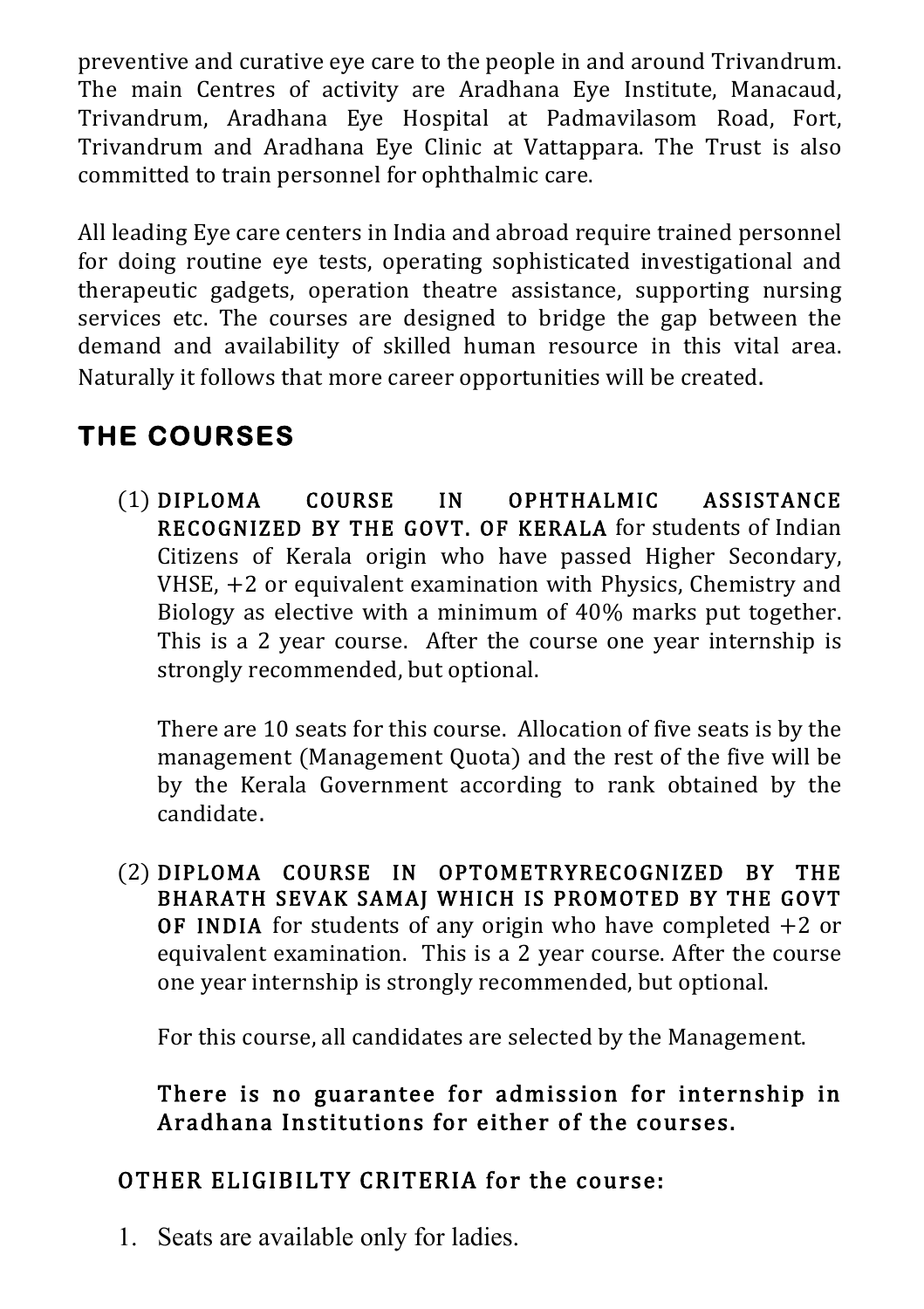- 2. The candidates must be physically fit.
- 3. The applicants shall have completed 17yrs. of age as on 31.12.2019.
- 4. The final selection will be based on a written test and an interview.

# **APPLICATION**

Application forms & prospectus can be had from the office of the Aradhana Eye Institute on payment of Rs. 50/- or it can be downloaded from the net:

### www.aradhanaeyecare.com

### Completed Application forms must reach the Director, Aradhana Eye Institute on or before MONDAY, 19th October 2020, with a fee of Rs.400/-

Incomplete application forms will be rejected. There will be no communication from the Aradhana Eye Institute in such cases.

Enclosures: (Attested copies enough at this stage)

1. Copies of mark sheets of qualifying examination.

2. A character and conduct certificate from the Head of the Institution last attended.

- 3. Transfer Certificate from the school / college last attended.
- 4. Copy of SSLC/10th Class Certificate as proof of date of birth.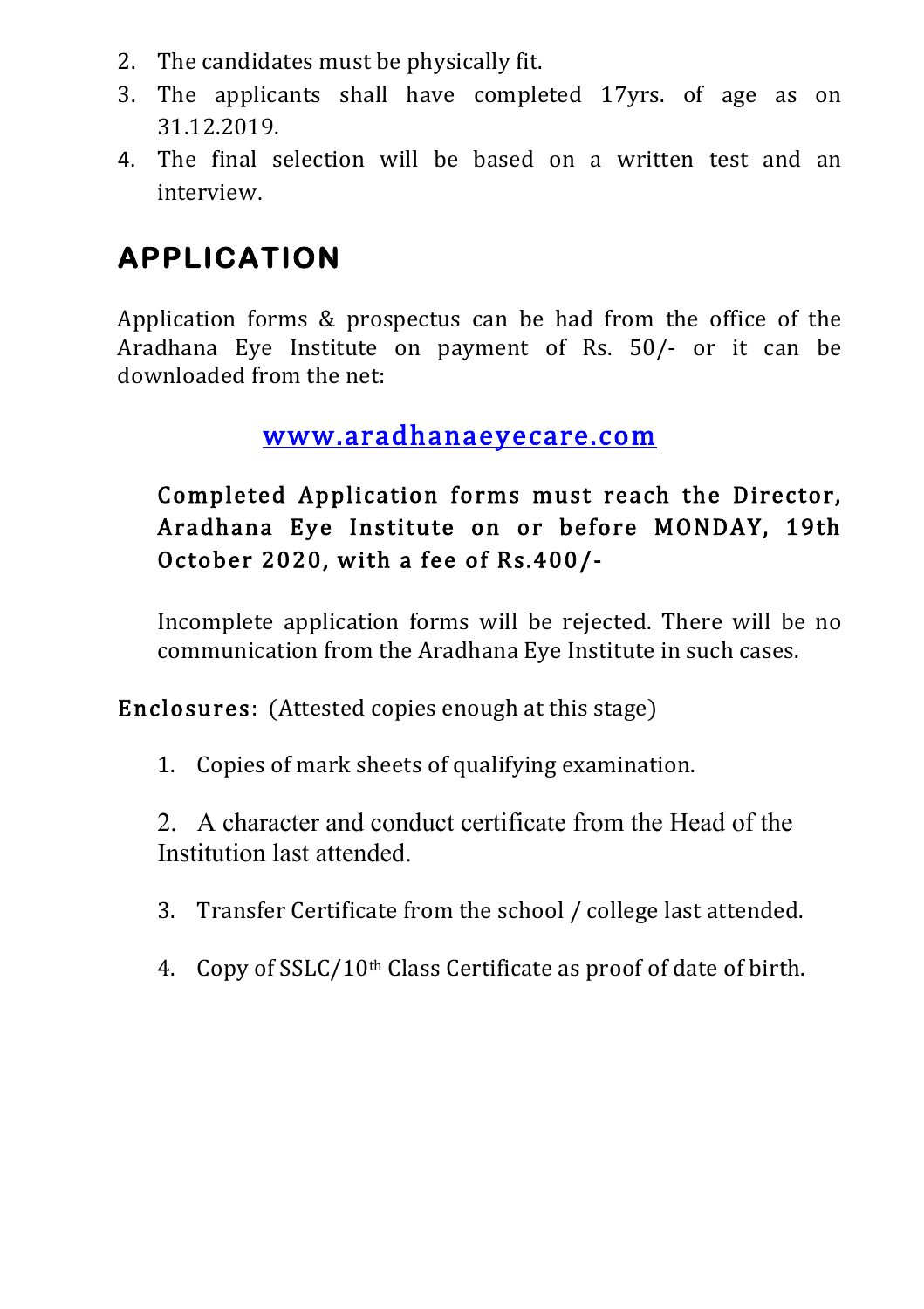## **ENTRANCE WRITTEN TEST, INTERVIEW AND SELECTION:**

- All candidates applying for Management seats of Diploma in Ophthalmic Assistance and Optometry will have to appear for a written test on SATURDAY, 24th OCTOBER, 2020 at 10 AM. It will be of multiple choice type on Physics, Chemistry, Biology and English (30 questions in each subject; 30 marks each; total 120 marks)
- The candidates for the courses will alsobe interviewed at Aradhana Eye Institute, Manacaud, Trivandrum, on the same day by 3 PM(30 marks: grand total 150 marks)
- Simultaneously, there will be a medical checkup of the candidates at the hospital.
- A RANK LIST will be prepared based on the performance of the candidates.
- The candidates will be allotted seats according to rank and their choice.
- The decision of the Board of selection shall be final and legally binding.
- The results will be announced by the same evening (24<sup>th</sup>) OCTOBER, 2020)
- The selected candidates will have to hand over all the original certificates to the institution. These certificates will be returned to the candidates after the completion of the course.
- Classes start on TUESDAY, 3rd NOVEMBER, 2020.
- Those who wish to stay in the hostel must report on MONDAY, 2 nd November, 2020.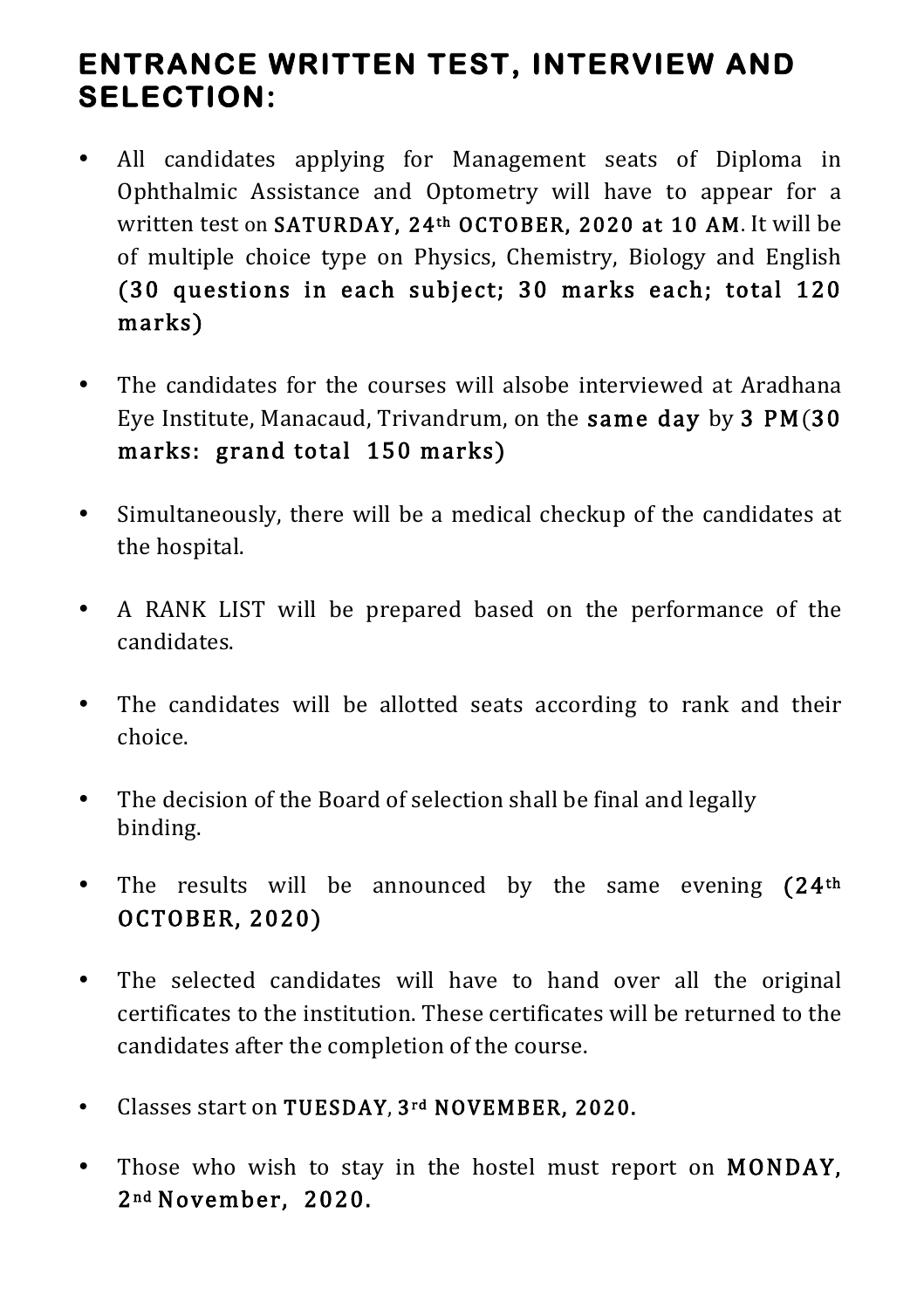## **FEES+**

| <b>Management seats of Kerala Govt</b><br>approved course |            |
|-----------------------------------------------------------|------------|
| 1 <sup>st</sup> year: Tuition fee                         | Rs. 55,000 |
| <b>Special fees</b>                                       | Rs. 10,000 |
| <b>Caution Deposit</b>                                    | Rs. 5,000  |
| 2 <sup>nd</sup> year: Tuition fee                         | Rs. 55,000 |
| <b>Special fees</b>                                       | Rs. 7,500  |
| <b>BSS approved Course:</b>                               |            |
| 1 <sup>st</sup> year: Tuition and<br><b>Special fees</b>  | Rs. 25,000 |
| <b>Caution Deposit</b>                                    | Rs. 5,000  |
| 2 <sup>nd</sup> year: Tuition fee                         | Rs. 20,000 |

#### *N.B. Fee structure may vary according to the notification of Govt.*

Tuition and special fees once paid will not be refunded.

Selected Candidates have to pay the required fees before 1 pm on or before 28<sup>th</sup> November, 2020. If this payment is not made by that time, the candidate will forfeit her seat.

Caution deposit (minus any expenses incurred by her) will be refunded to the candidate after completion of the course/Internship period. If the candidate leaves before completing the course or the Internship period, the caution deposit will not be refunded.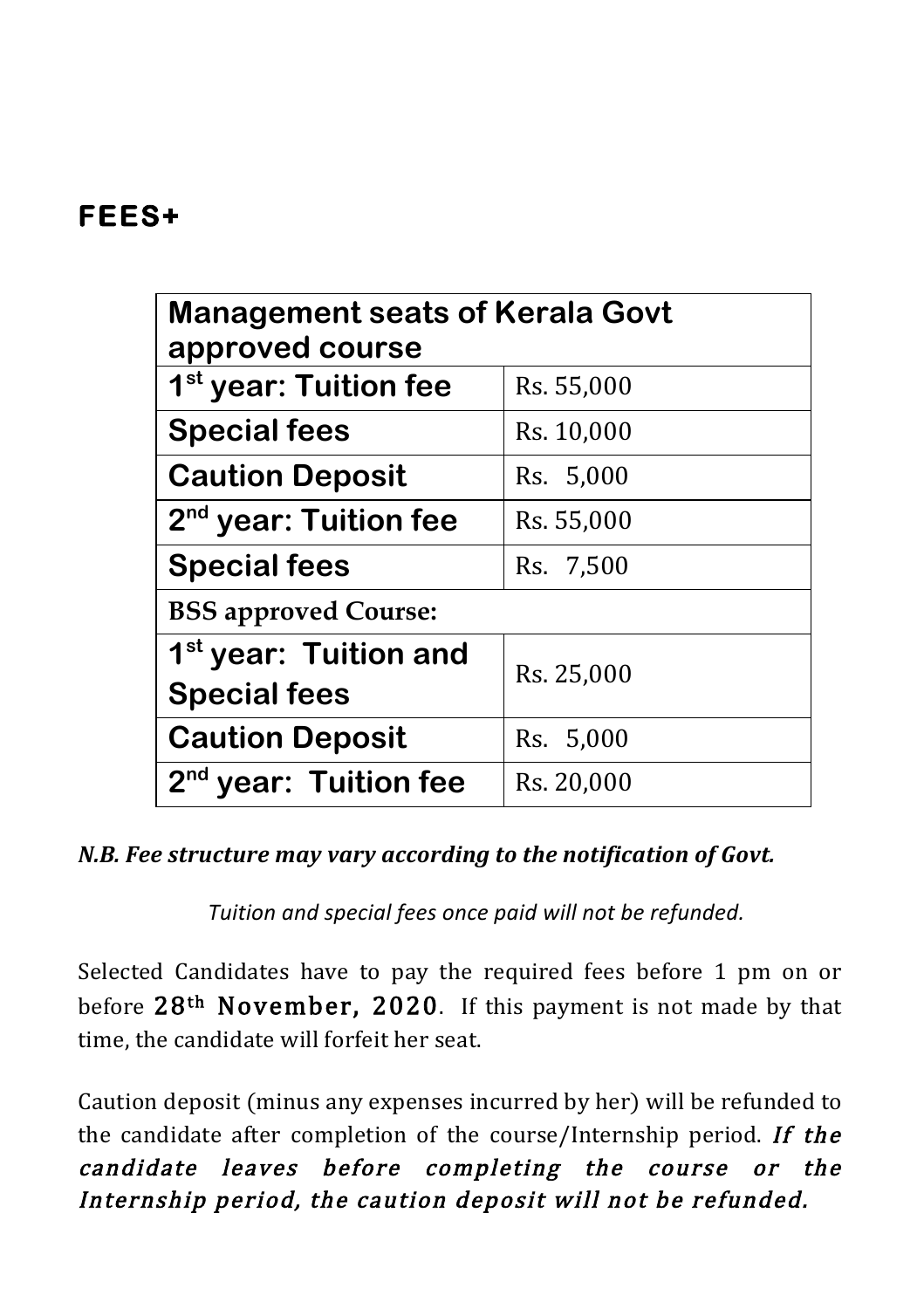# **ACCOMMODATION**

Limited accommodation facility is available for lady candidates. Rs. 1,200/- per month will be charged. Food expenses will be borne by the candidates.

### **RULES RELATING TO DISCIPLINE / RESPONSIBILITIES**

- 1. All students are required to attend the hospital throughout the course.
- 2. Students will be posted to attend special duties in the wards, operation theatre, OPD and outreach programme of the hospital and peripheral hospitals for practical training in rotation. This includes night duties.
- 3. Every student is required to attend lecture and practical training. A minimum of 80% attendance is required for eligibility to be sent up for examination.

#### 4. Leave

- a) One day off per week.
- b) Students are discouraged from taking leave. 25 days of leave per year are allowed including national holidays/ hospital holidays & harthal days and for illness.
- c) No extra sick leave is permissible.
- d) Student will not be sent up for examination if leave taken, is more than 25 days per year.
- e) As hospital comes under "essential services" to people, the hospital will work on all harthal days. Students are required to come to hospital on all harthal days.

Application for leave must be submitted to the office well in advance and the applicant should avail leave only after the leave is sanctioned except in special emergency circumstances.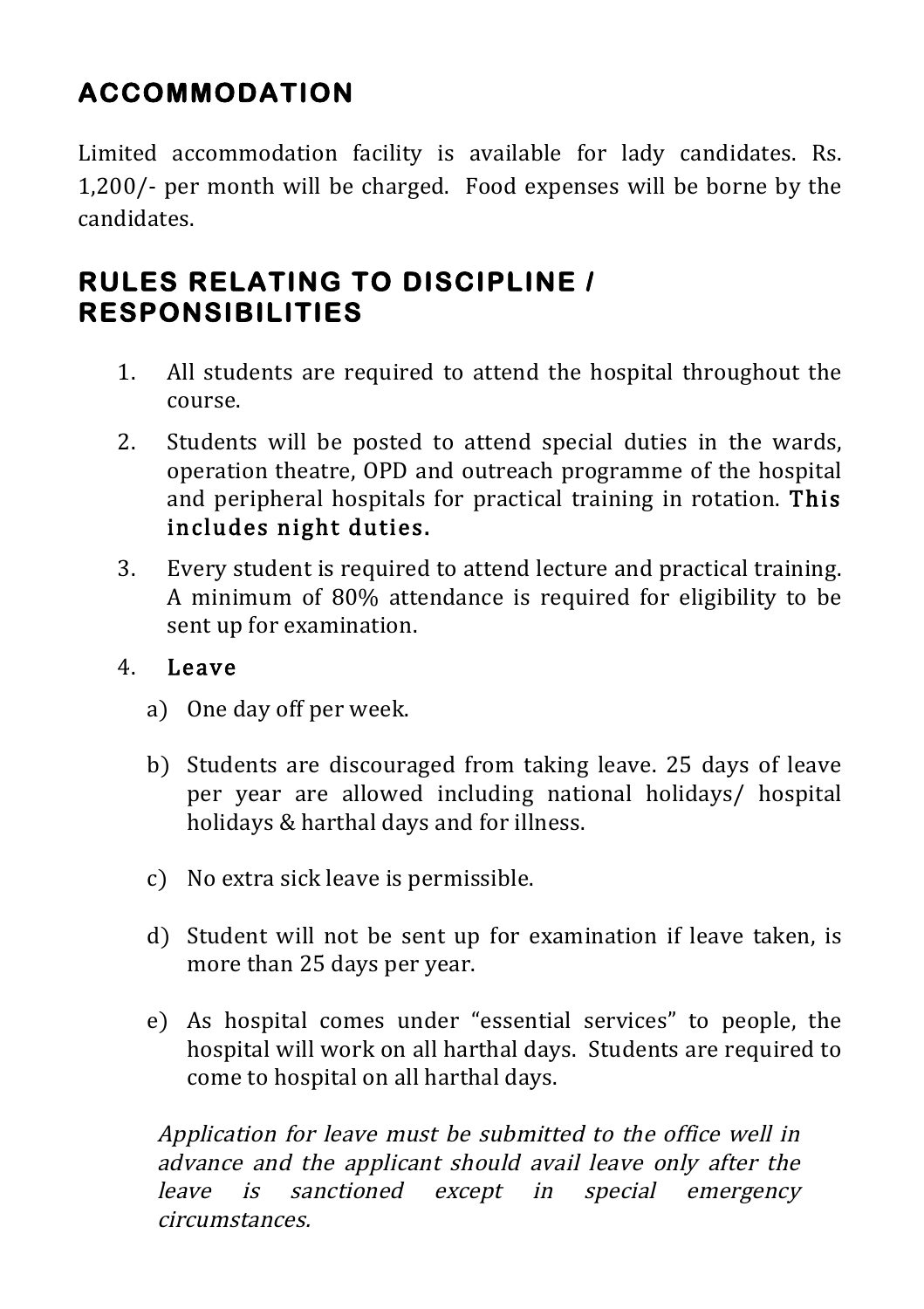#### The students are expected to mark their attendance daily in the register/machine.

5. Uniform

All students are expected to be in uniform during duty hours.

- 6. All students shall record their local and permanent residential addresses in the office. Change in address, if any, shall be intimated immediately.
- 7. Students are not supposed to loiter in or outside the premises, nor can they bring friends into the campus without permission.
- 8. Students must not obtain employment elsewhere in any capacity during their training period. No student can enroll for any other course, degree etc., during the student period without prior permission from the authorities.
- 9. Students are not permitted to use mobile phones during duty hours. However they can see SMS messages.

#### 10. Record Book

Practical work like refraction / retinoscopy and theatre/OPD techniques is an important part of the course. Each student is required to have done at least 50 retinoscopy/ refraction under the supervision of an Ophthalmologist / Senior Optometrist. Practical record book containing the above information is to be submitted during the practical examination.

- 11. During internship, stipend will be given as decided by the management.
- 12. Infringement of rules and regulations, breach of discipline, willful damage to the institution property, misconduct or disobeying the legitimate orders of Director/Teachers by a student, may make her liable for strict disciplinary action as per the rules of the institution, which may even amount to expulsion from the institution.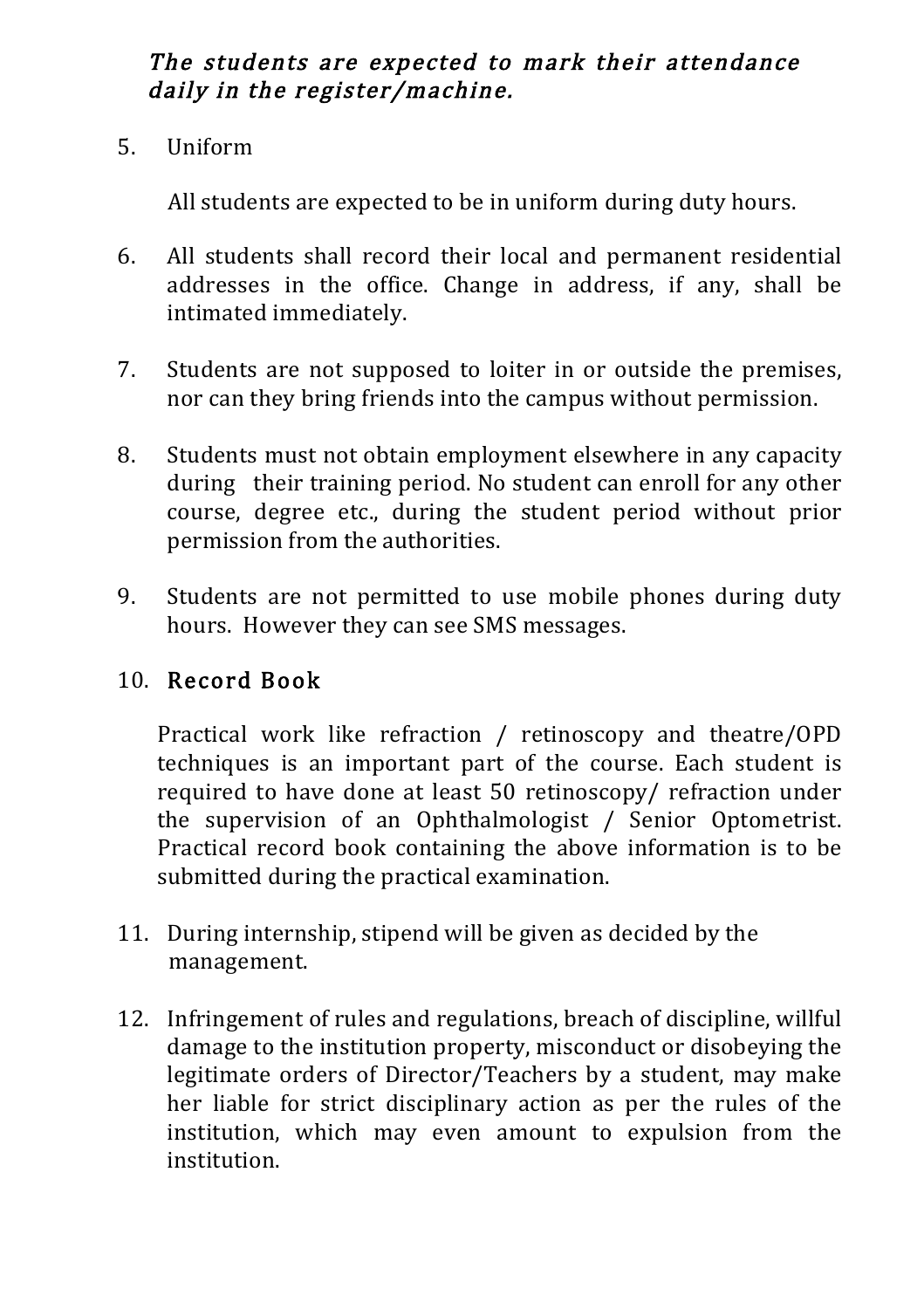# **SYLLABUS**

The following subjects will be covered for both courses:

### PART I -PAPER I– BASIC SCIENCES IN OPHTHALMOLOGY & VISUAL OPTICS

- i) Anatomy
- ii) Physiology of Vision
- iii) Microbiology
- iv) Pharmacy
- v) Vision Testing
- vi) Optical Systems of normal & abnormal eyes

### PART I - PAPER II –OPTICS AND REFRACTION & OPHTHALMIC EQUIPMENTS

- i) Physics of Optics
- ii) Refraction
- iii) Ophthalmic Equipments & Techniques

#### PART II - PAPER I - HEALTH EDUCATION, COMMUNITY OPHTHALMOLOGY& COMMON EYE DISORDERS

- i) Common Eye Disease
- ii) Glaucoma
- iii) Injuries
- iv) Community Ophthalmology
- v) Organisation of camps in rural areas
- vi) Eye Banking
- vii) Rehabilitation of the blind

#### PART II - PAPER II OPHTHALMIC TECHNIQUES, OPTICS & REFRACTION (SQUINT, MUSCLE BALANCE – SURGICAL INSTRUMENTS & THEATRE STERILIZATION) – GLASSES

- i) Glasses measuring IPD, Various types of spectacles glasses, Decentering, Transposition, Multifocal & Progressive glasses.
- ii) Surgical Instruments : Care and Sterilization of instruments, making of swabs, pads, eye bandaging
- iii) Theatre sterilization, Pre and post-operative care of patients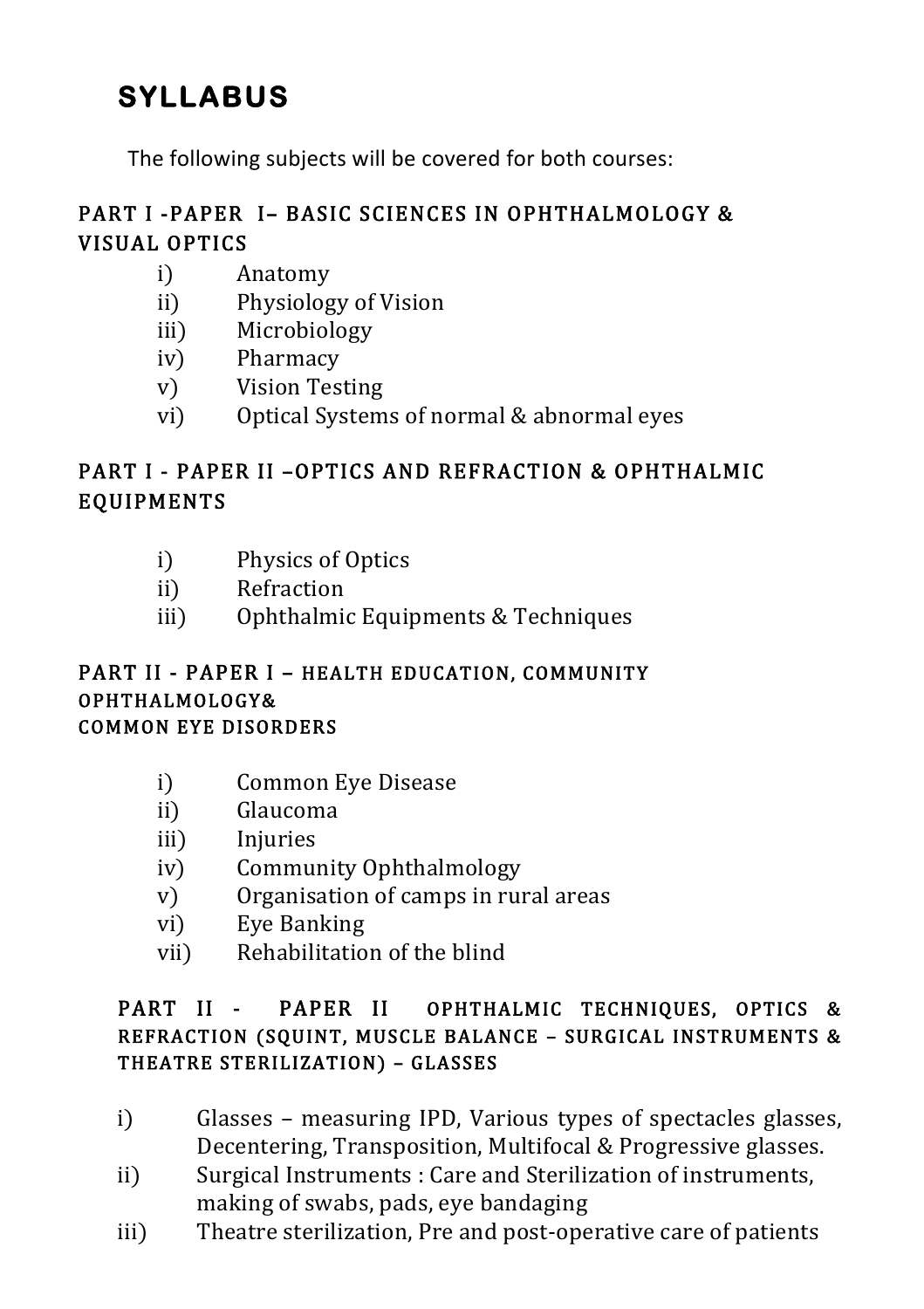#### iv) Squint and Muscle Balance

- 1. Basics of Squint and Binocular Single Vision
- 2. PHORIAS
- 3. TROPIAS ESOTROPIA EXOTROPIA
- 4. Measurement of Squint Use of Prism Bar
- 5. Refraction in Squint
- 6. Basic management of Squint
- 7. AMBLYOPIA and its management
- 8. Accommodation and Convergence

Nursing and English will also be taught.

### The responsibilities of an Ophthalmic Assistant/Optometrist will include :

- 1. Taking case history
- 2. Testing visual acuity for errors of refractions
- 3. Giving pre and post-operative care to eye patients
- 4. Data entry in computer
- 5. Instilling eye drops and medications
- 6. Measuring lens power
- 7. Doing preoperative tests
- 8. Sterilizing & care of surgical instruments
- 9. Testing colour vision
- 10. Instructing patients about contact lens wear
- 11. Testing for ocular motility disorders including binocular vision
- 12. Doing initial investigation before the Ophthalmologist sees them
- 13. Giving first aid treatment to emergency eye patients
- 14. Performing tonometry and Humphrey Field Analysis
- 15. Making appointments, receiving patients and performing general secretarial functions and record keeping
- 16. Maintenance of Ophthalmic equipment
- 17. Preparing operation theatre and assisting the Ophthalmic surgeon in the theatre in all routine eye surgery
- 18. Assisting the Ophthalmic surgeon in the OPD and in the ward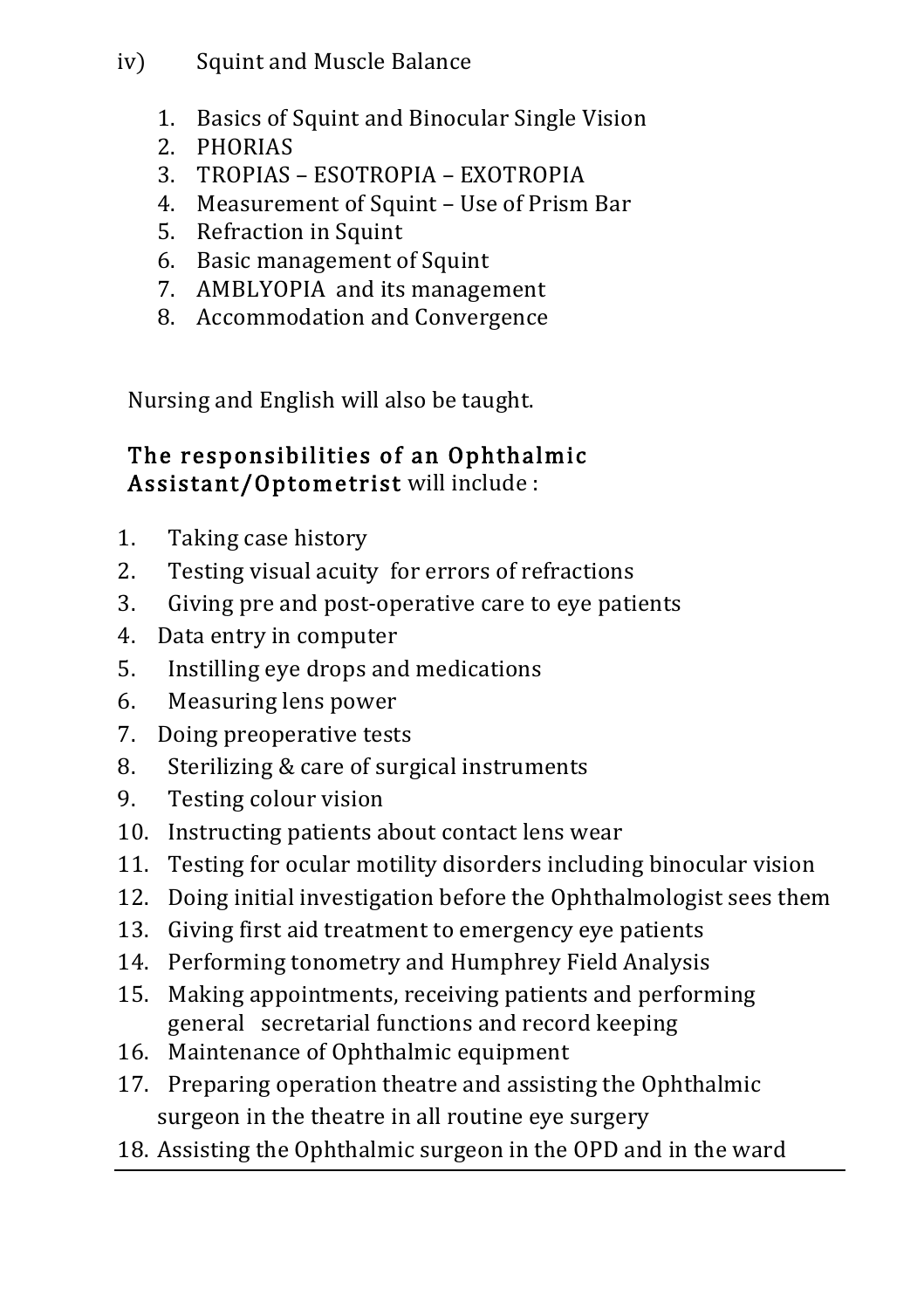# **DATES TO REMEMBER:**

- Completed Application form must reach AradhanaEye Institute office on or before MONDAY, 19th October, 2020.
- Written test : 10 AM on SATURDAY, 24<sup>th</sup> OCTOBER, 2020 at ARADHANA EYE INSTITUTE
- Interview : 3 PM on SATURDAY, 24th OCTOBER, 2020 at ARADHANA EYE INSTITUTE
- Announcement of results: same evening
- Classes start at 9 am on TUESDAY, 3rd NOVEMBER, 2020

### FOR MORE INFORMATION CONTACT:

### ARADHANA EYE INSTITUTE GANGA NAGAR I CROSS ROAD, KURIATHY, MANACAUD (P.O.) THIRUVANANTHAPURAM-695009

PHONES : 8547239496, 9995650426 9526041136, 9995637543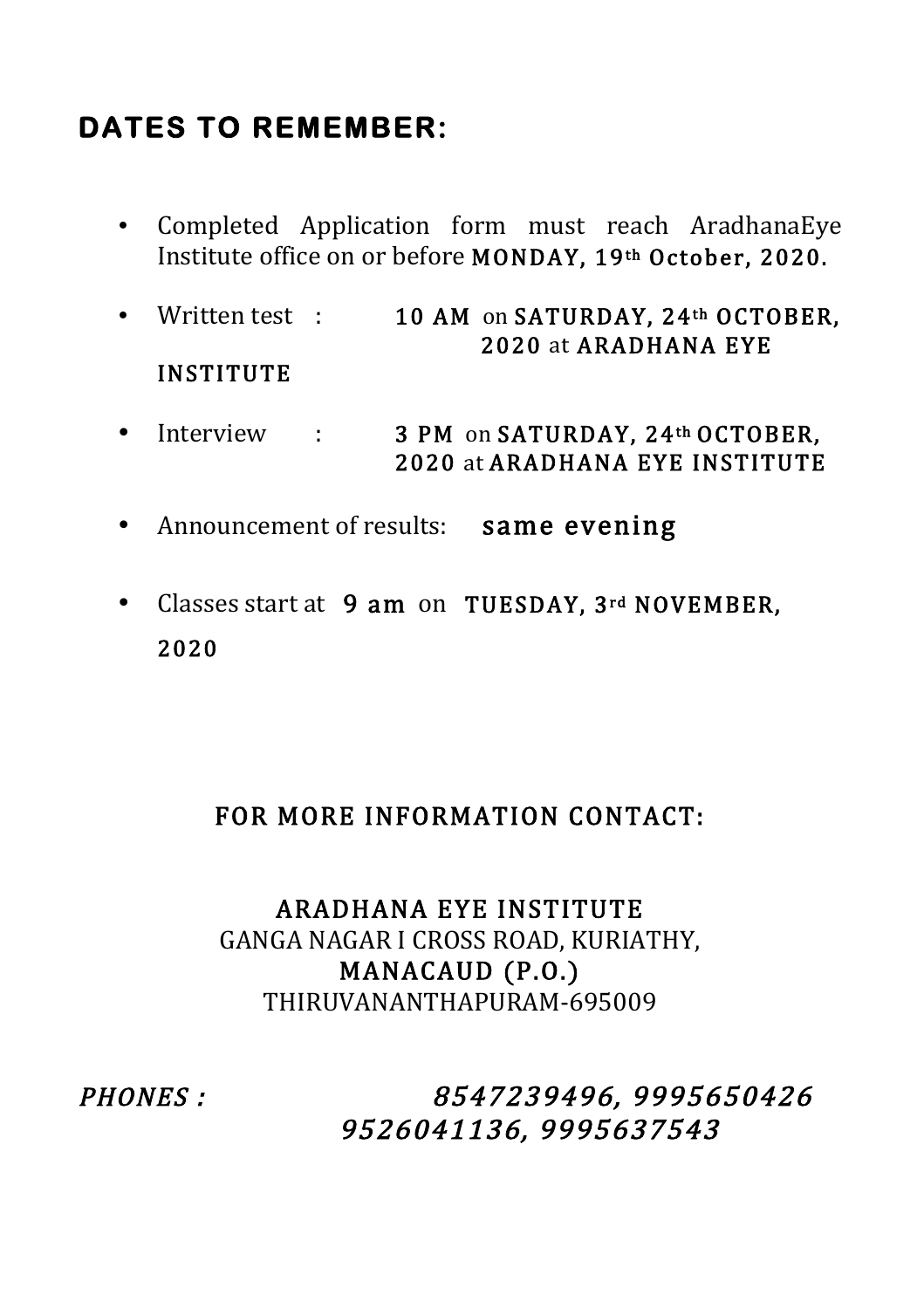### **CONSULTANTS**

- Dr. Philip Kuruvilla, MBBS (Vellore) DOMS, FOPAI, FORCE (Founder and President, Aradhana Trust and CEO)
- Prof. Dr. P.J. Thomas, MBBS, MS. (formerly Director, Regional Institute of Ophthalmology, Trivandrum, Principal & Director of Academics, AEI)
- Dr. Sara Kuruvilla, MBBS (Vellore), DOMS, (Co-founder, Director & Ophthalmic Consultant)
- Dr. Chinnu Mary Abraham, MBBS, MS, DO., (Consultant)
- Dr. Lakshmi .P. Moorthy, MBBS, DNB, FIG (Oph), MNAMS., (Glaucoma Consultant)
- Dr. Ashish George Kuruvilla, MBBS, MS(Vellore),DNB, FRCS(Glasglow) (Anterior Segment Surgeon & Medical Retina Specialist; Medical supt)
- Dr. Ashok Nataraj, MBBS, MS, DO, DNB, FMRS (Vitreo Retinal Surgeon)
- Dr. Thomas Chacko MS, DO, FVRS (Vitreo Retinal Surgeon)
- Dr. Divya Ann KuruvillaMBBS, D.A., (Vellore) (Anaesthesiologist)
- Dr. Jane Anna Koshy, MBBS, MS (Consultant)
- Dr. Shabna A, MBBS, DO, DNB (Oph), FICO (Consultant)